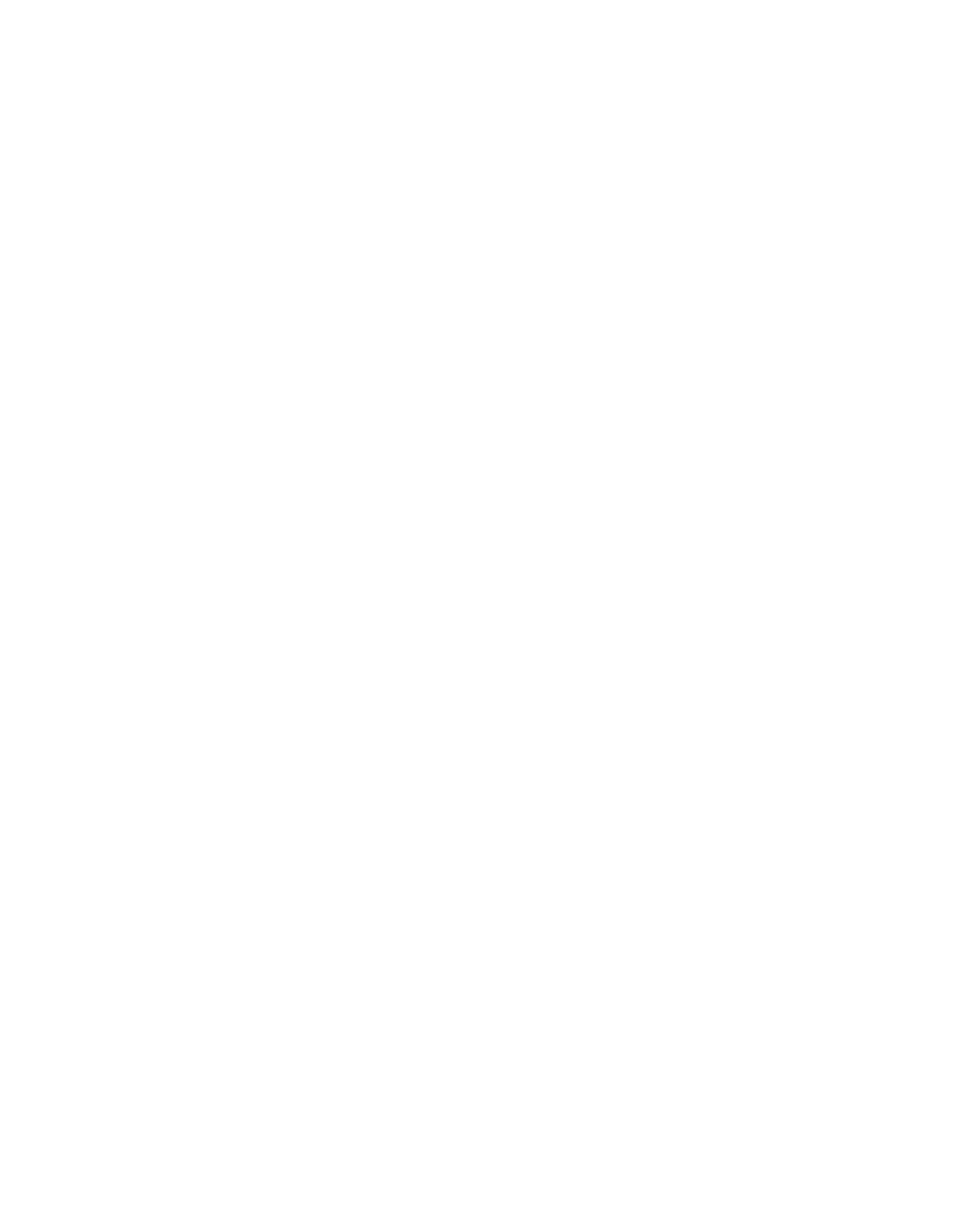# Table of Contents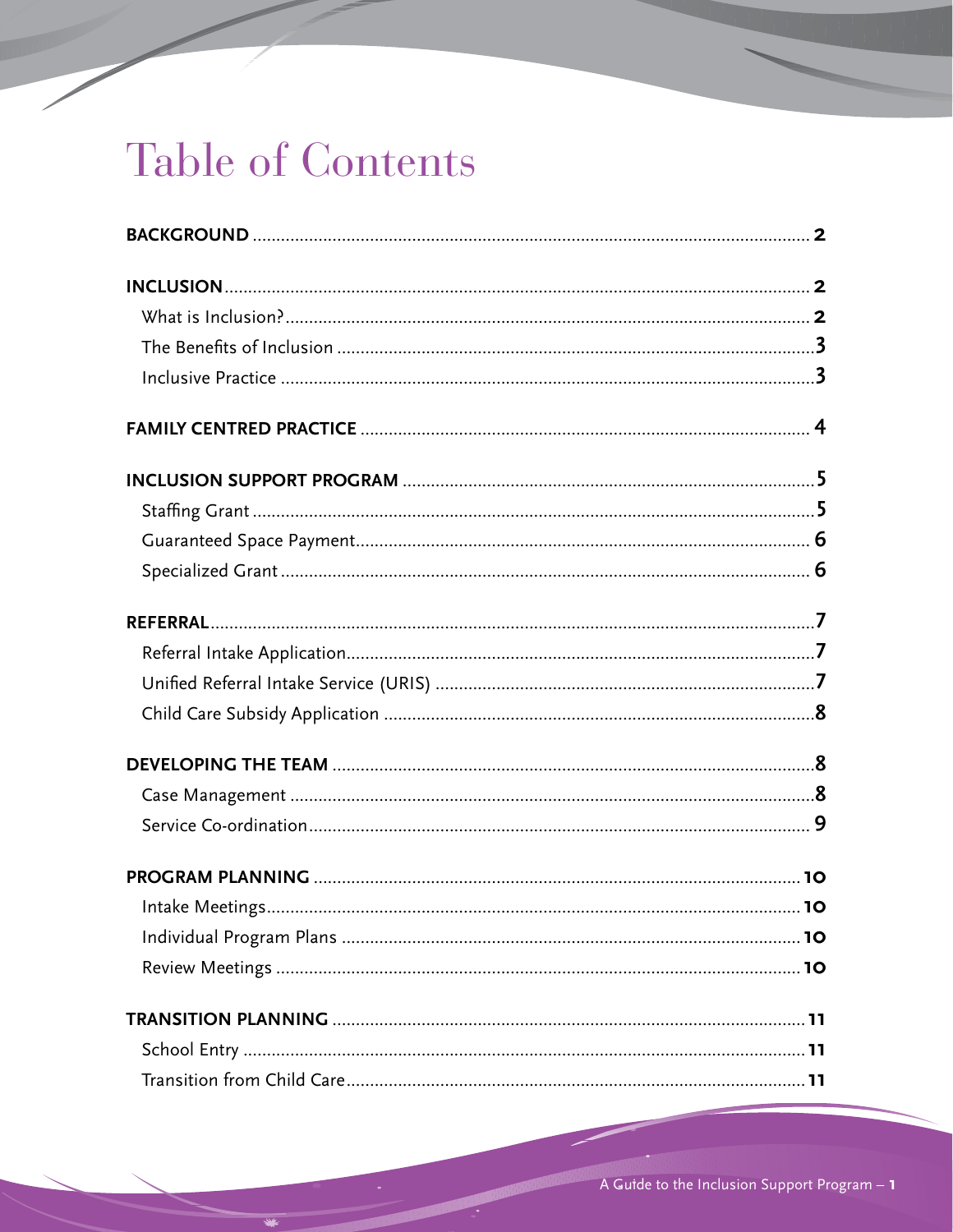# Background

The Inclusion Support Program helps child care centres, nursery schools, family and group child care homes to reduce or eliminate barriers, allowing a child with additional support needs to meaningfully participate in programming. The program, formerly called the Children with Disabilities Program, began in the 1980s and demonstrates Manitoba's continuing commitment to help child care facilities include children with additional support needs.

In 2009, new regulations for inclusive child care were put in place. Child care facilities must provide inclusive programming and ensure individual program plans are in place for children with additional support needs. Facilities must also have an inclusion policy.

Note: This guide uses the term "child care facility" or "facility" to describe child care centres, nursery schools and family and group child care homes.

*A child with* **additional support needs** *is a child who has a physical or cognitive disability or a behavioural or emotional issue; and needs additional accommodation or support to meaningfully participate in the program at the child care facility.*

**Tings** 

### Inclusion

### **What is Inclusion?**

Inclusion means children of all abilities have equal access to and participate meaningfully in child care programs. When children are together as part of the group, their development is enhanced and positive social attitudes are fostered.

In a high quality, inclusive program the centre staff or family child care provider is responsive to the individual abilities and needs of each child. Opportunities are provided for all children to learn through play with their peers, supported by knowledgeable staff or provider.

All children need support to reduce or eliminate barriers so they can learn and fully engage in experiences with their peers. Adaptations and strategies are specific to each child. For example, staff can make paint brush handles thicker with masking tape so they are easier to manipulate, modify a chair to fit a specific child to sit at the snack table or change a routine to make transitions more positive. Occasionally, additional staff are required as part of a strategy to include every child.

Genuine inclusion is more than just a child's presence. It ensures active, meaningful participation by every child in the daily program and with one another. How this occurs will be different for each child, based on individual abilities and needs. All children should be valued, have friends and feel they belong.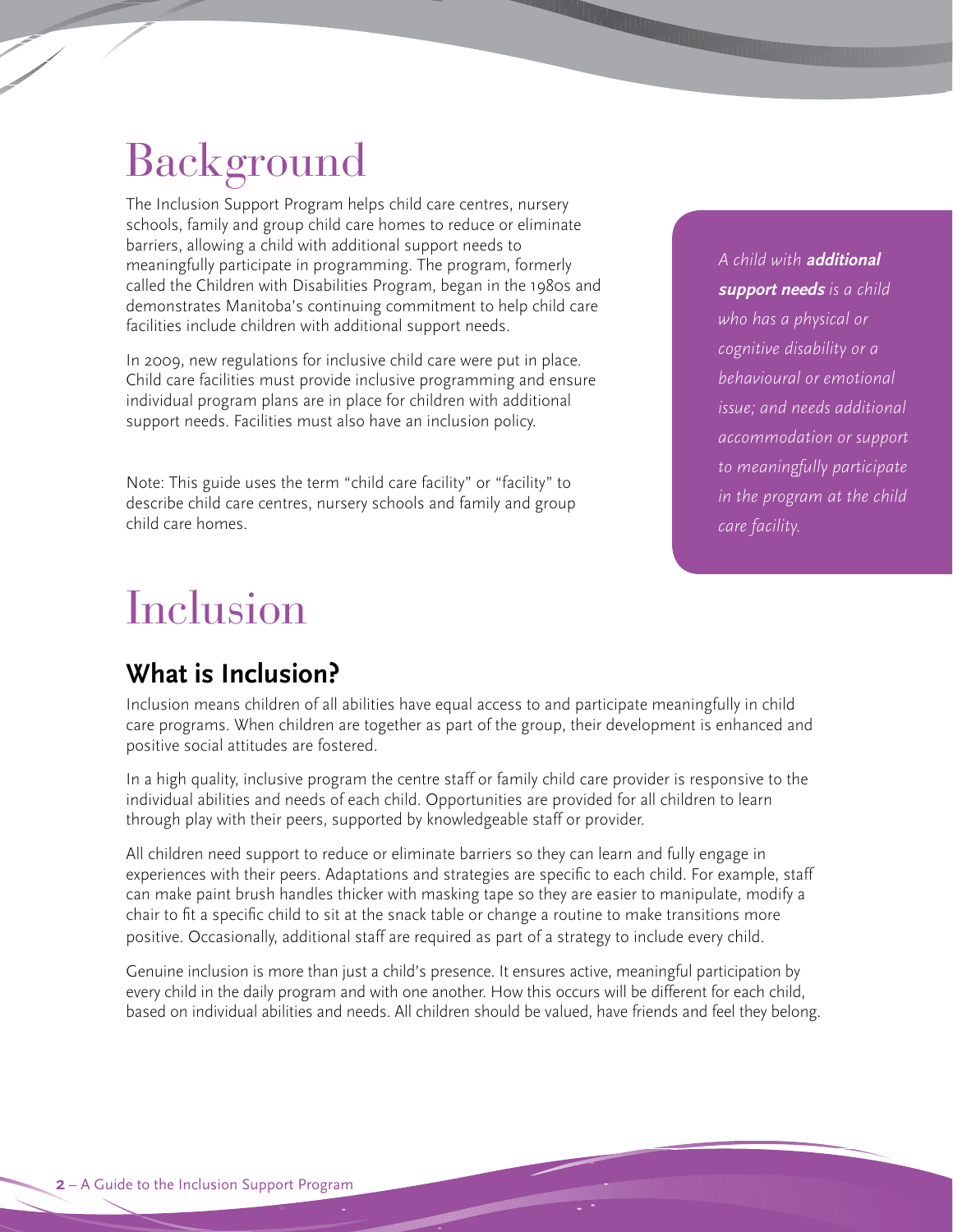### **The Benefits of Inclusion**

When all children are meaningfully included, everyone benefits.

Benefits for children:

- **•** better understanding and appreciation of individual differences
- **•** acceptance and respect for and from others
- **•** learning with and from one another
- **•** more opportunities for socialization with peers
- **•** preparation for full participation in the community, including the transition to school

Benefits for families:

- **•** access to child care
- **•** ability to go to school and get or keep a job
- **•** better understanding and appreciation of individual differences
- **•** learning with and from other families and professionals in the field of early childhood

Benefits for child care centre staff or family child care providers:

- **•** better understanding and appreciation of individual differences
- **•** learning with and from all of the children and adults
- **•** strengthening skills by working with a variety of abilities

#### **Inclusive Practice**

All staff and the provider should be aware of each child's developmental goals and the support needed to achieve them. Goals are written in the child's Individual Program Plan (IPP) and should be incorporated into the daily program. The staff or the provider is responsible for meeting the needs of all children in their care. For example: during group time, an early childhood educator can give a child an athletic ball to sit and bounce on. This satisfies the child's need for motion and the IPP goal of socialization by allowing the child to watch, listen and respond.

Inclusive practice meets IPP goals most effectively when:

- **•** all children, including children with additional support needs, are valued, active participants in group social play and in all of the program's experiences and routines
- **•** positive attitudes are demonstrated by the staff or the provider when making changes to accommodate all children
- **•** all staff or the provider are aware of the goals of children's IPPs and supporting them in everyday activities
- **•** staff or the provider work as a team with parents and other professionals to develop, carry out and review IPPs for children with additional support needs
- **•** staff or the provider pursue specific training in inclusive practice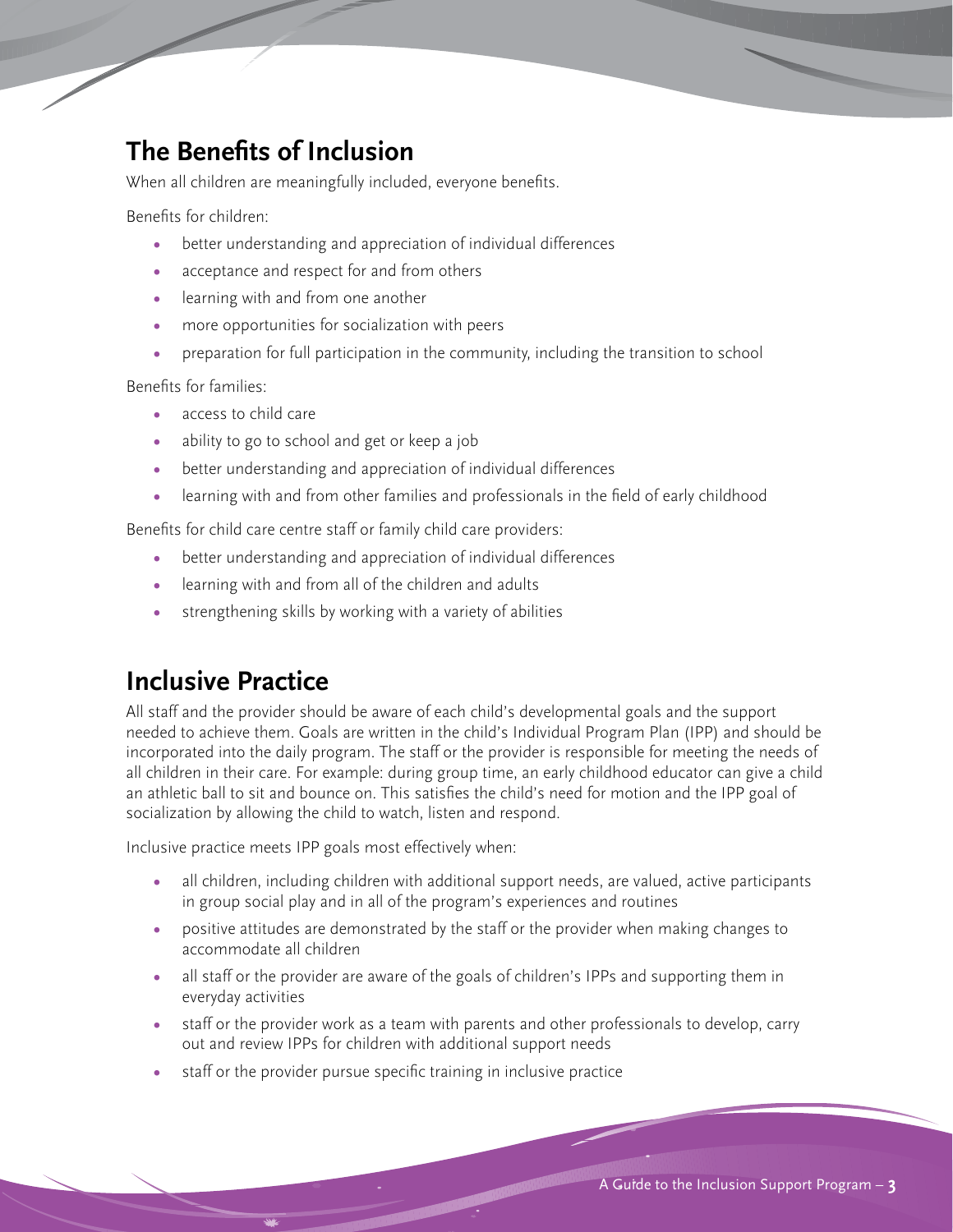### Family Centred Practice

Family centred practice means that the desires of the child's family are taken into account. There is acknowledgement and respect for the priorities the family has for their child. The family is encouraged and supported to make decisions about early intervention options.

Family centred practice involves all supporting partners with the child and the child's family. This helps ensure that supports are provided in a well co-ordinated way. Families and professionals all bring strengths and resources to the working relationship. Through trust, respect and good communication, parents and professionals work together to set goals and plan supports.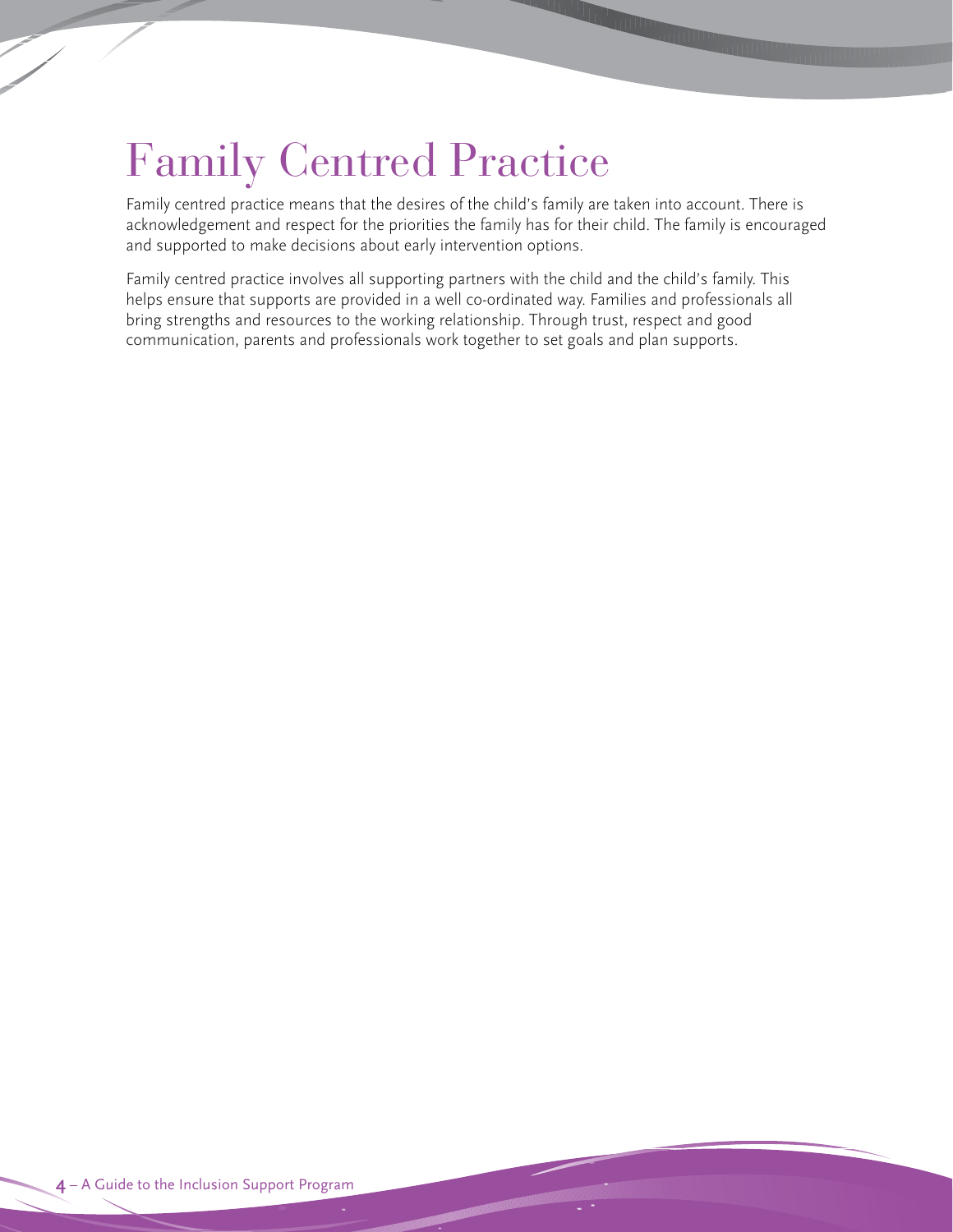# Inclusion Support Program

The goal of the Inclusion Support Program is to help children with additional support needs participate in a child care facility. This encourages better outcomes for all Manitoba children and families. The Inclusion Support Program may provide grants to help licensed non-profit child care centres, nursery schools, family and group child care homes pay for additional supports. Grants received depend on assessed need and the resources available.

### **Staffing Grant**

#### An inclusion support staffing grant pays the cost of additional staff. **Facilities must get approval from their child care co-ordinator before hiring additional staff.**

Facilities must monitor the attendance of all children supported by Inclusion Support Program funding and immediately report differences or changes to the approved amount to their co-ordinator. Facilities must immediately advise their co-ordinator when a child permanently withdraws from the facility or is away for an extended period of time.

All staff work as a team to meet the needs of all the children in their care. When an additional staff is needed to meet a child's needs, facilities should consider assigning an existing staff person with the knowledge, skills and abilities to facilitate inclusion. The facility can use the staffing grant to pay for a new employee to maintain staff-child ratio requirements.

#### **Staffing Grant Approval**

The initial request for funding, and any requested changes to funding, by a child care facility must include:

- **•** the Staffing Grant Application (available from the co-ordinator or regional/area office)
- **•** the facility's salary scale indicating where the additional staff person will be placed on the scale (centres and nursery schools only)

The terms and conditions of the position should be outlined by the facility in the letter of employment or in a written contract to the successful candidate at the time of hiring. A staff member hired under this grant should be considered a contract employee. The terms and conditions may change over the course of the child's enrolment, so it is recommended that a new letter of employment or written contract be issued when there are significant changes to the position.

When the facility submits the Staffing Grant Application, the hourly wage and benefits requested must be the actual cost. A copy of the facility's salary scale must be included with the application. The wage has to be consistent with the scale and the staff member's qualifications, training and related experience. The facility should request benefits of at least 11.89 per cent to cover the centre's portion of Employment Insurance, Canada Pension Plan, Workers Compensation and four per cent vacation pay. If a facility requests benefits over 15 per cent, a breakdown of employee benefit costs must accompany the application.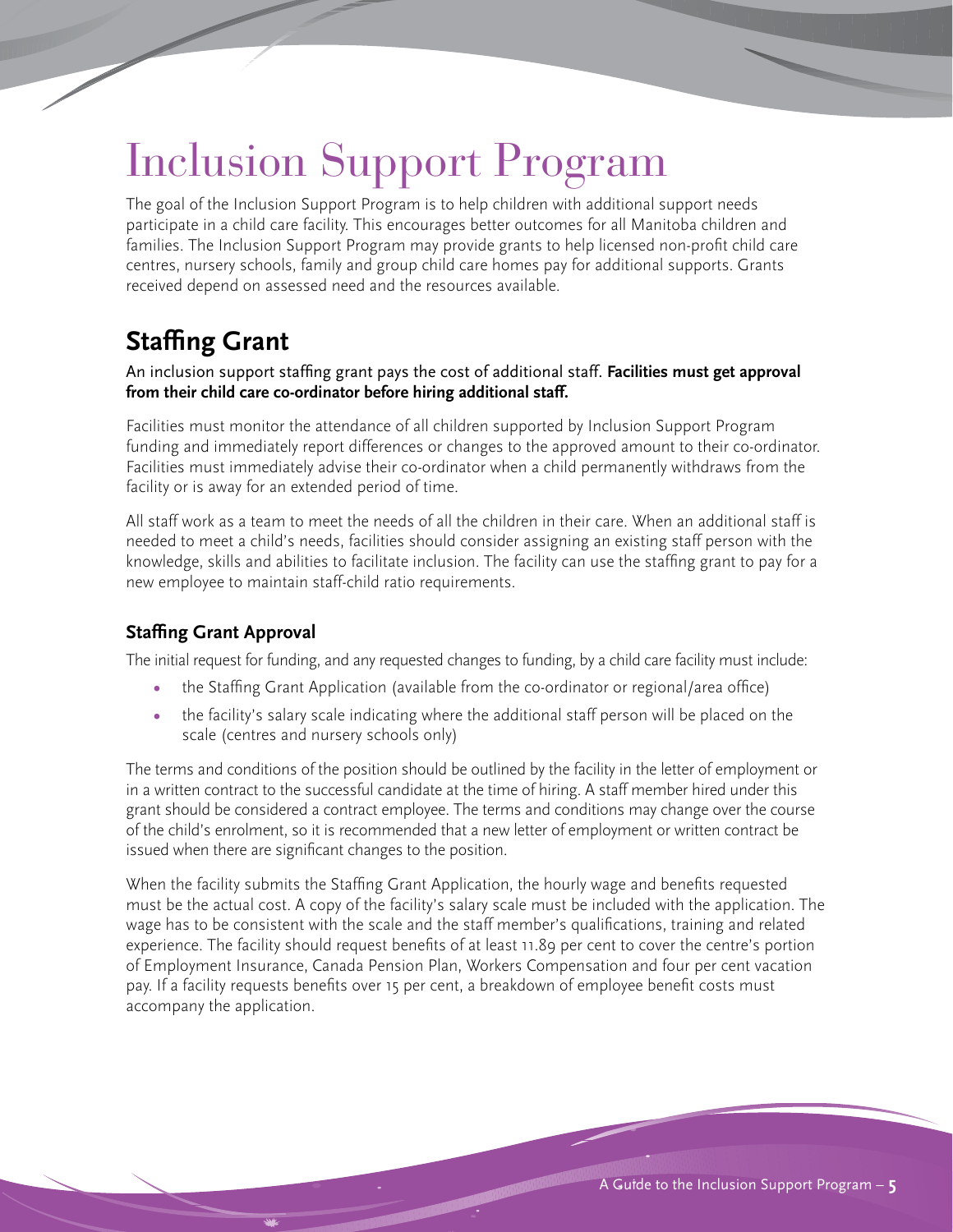#### **Family or Group Child Care Homes**

Family or group child care homes follow the same approval and funding request process outlined above, except for determining the salary for the additional staff person. The salary is determined together with the co-ordinator and depends on the qualifications, training and experience of the person hired.

#### **Transfers**

If a child transfers to another facility, the co-ordinator will review the available resources for the child. The co-ordinator will then decide the grant amount for the new placement, if required at all. Approved funding is then transferred to the new facility.

#### **Staffing Grant Payment**

The completed Staffing Grant Payment Form must be sent to the co-ordinator no later than 10 working days after the end of each billing period. If not, payment may not be provided. The payment request must be less than, or equal to, the amounts on the Staffing Grant Approval Form. No additional amounts will be paid. If approved hours, wages or benefits change, the facility must submit a new staffing grant payment form. Should unexpected circumstances cause late submissions, the facility must contact the co-ordinator immediately. Original documents must be sent. Faxes and photocopies will not be accepted.

The facility must list the names of the children and their actual attendance on each Staffing Grant Payment Form. If a child enrolls, withdraws or transfers, the date must be noted on the form.

### **Guaranteed Space Payment**

#### **Family and Group Child Care Homes only**

The Guaranteed Space Payment pays a family or group child care home provider to keep an open space within the total number of licensed spaces. **The provider must ensure that one space within the same age category remains unused while receiving the Guaranteed Space Payment.** For example, a provider licensed for up to eight children could enroll only a maximum of seven children, when receiving the Guaranteed Space Payment. The purpose of the grant is to give the provider more time to spend with the child with additional support needs.

Prior approval is required before funding begins. A Guaranteed Space Payment Application is available from the co-ordinator. The provider must submit the completed form to the co-ordinator for the initial application, for any requested funding changes, and for annual review.

#### **Specialized Grant**

This grant provides funds to the child care facility to help pay for specialized equipment or training needed to ensure the meaningful participation of a child with additional support needs in the program.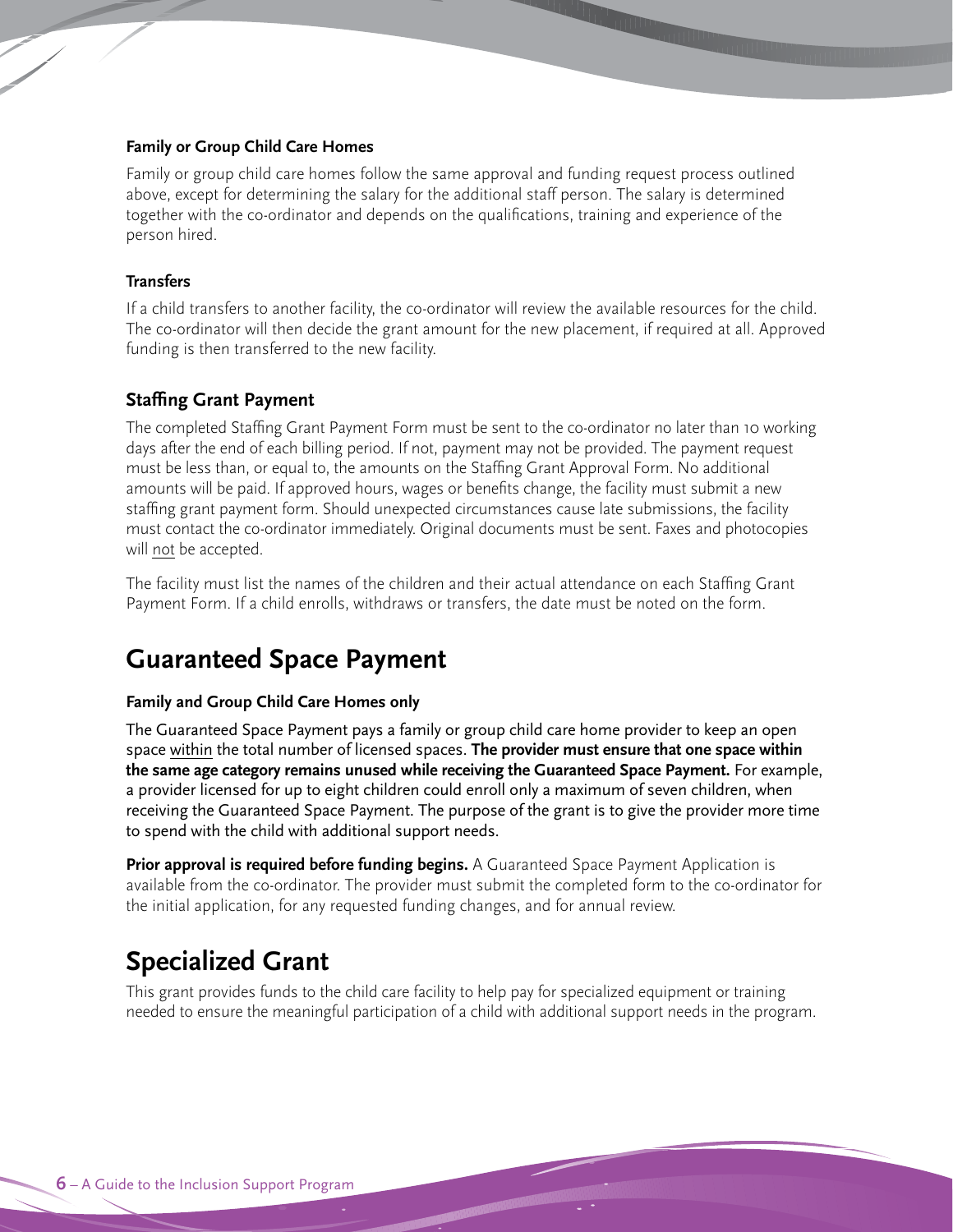# Referral

To access Inclusion Support Program grants, you must have a referral. Referrals may come from, but are not limited to Children's disABILITY Services (CdS), Society for Manitobans with Disabilities (SMD), Child and Family Services (CFS), Specialized Services for Children and Youth (SSCY), Child Guidance Clinic (CGC), Child Development Clinic (CDC), and the behaviour specialist. The child care facility cannot make the referral.

### **Referral Intake Application**

A referral is made using the Children's Programs Referral Intake Application. This form is available from regional or area offices. The referral source (listed above) and the child's parents or guardians complete the intake form.

A diagnostic assessment must accompany the Children's Program's Referral Intake Application. This assessment is completed by a qualified professional using a standardized tool. For preschool children, the child's physician, therapist, public health nurse or children's special services usually makes a referral to the Child Development Clinic for the diagnostic assessment. At other times, the referral source can complete the diagnostic assessment. For school age children, the diagnostic assessment is usually completed by the school division's clinical services.

After the regional or area office receives the Intake Application with the diagnostic assessment, the child's eligibility is determined. Although a child may be eligible, funding will be determined, based on all of the information available. Existing resources in the child care facility are reviewed by the co-ordinator. The amount of funding approved will depend on the needs of both the child and those of the facility the child will be attending. Recommendations are considered and the final decision for funding under the Inclusion Support Program is made by the co-ordinator and supervisor or manager.

### **Unified Referral Intake Service (URIS)**

Unified Referral Intake Service (URIS), Manitoba Early Learning and Child Care (MELCC) and Children's disABILITY Services (CdS) have developed a process for identifying and providing funding to support children in child care facilities who require health care interventions.

Two types of funding may be available to help eligible child care facilities:

- 1. Funds are provided to hire a registered nurse to provide complex health care intervention (Group A). In most cases, CSS will act as the referral source.
- 2. Funds are provided to train child care providers to perform simpler health care interventions (Group B).

Child care facilities are responsible for ensuring that URIS Group B applications are submitted annually to renew health care plans. For more information about URIS, call Child Care Information Services at 204-945-0776; or toll free 1-888-213-4754; or the child care co-ordinator for your area.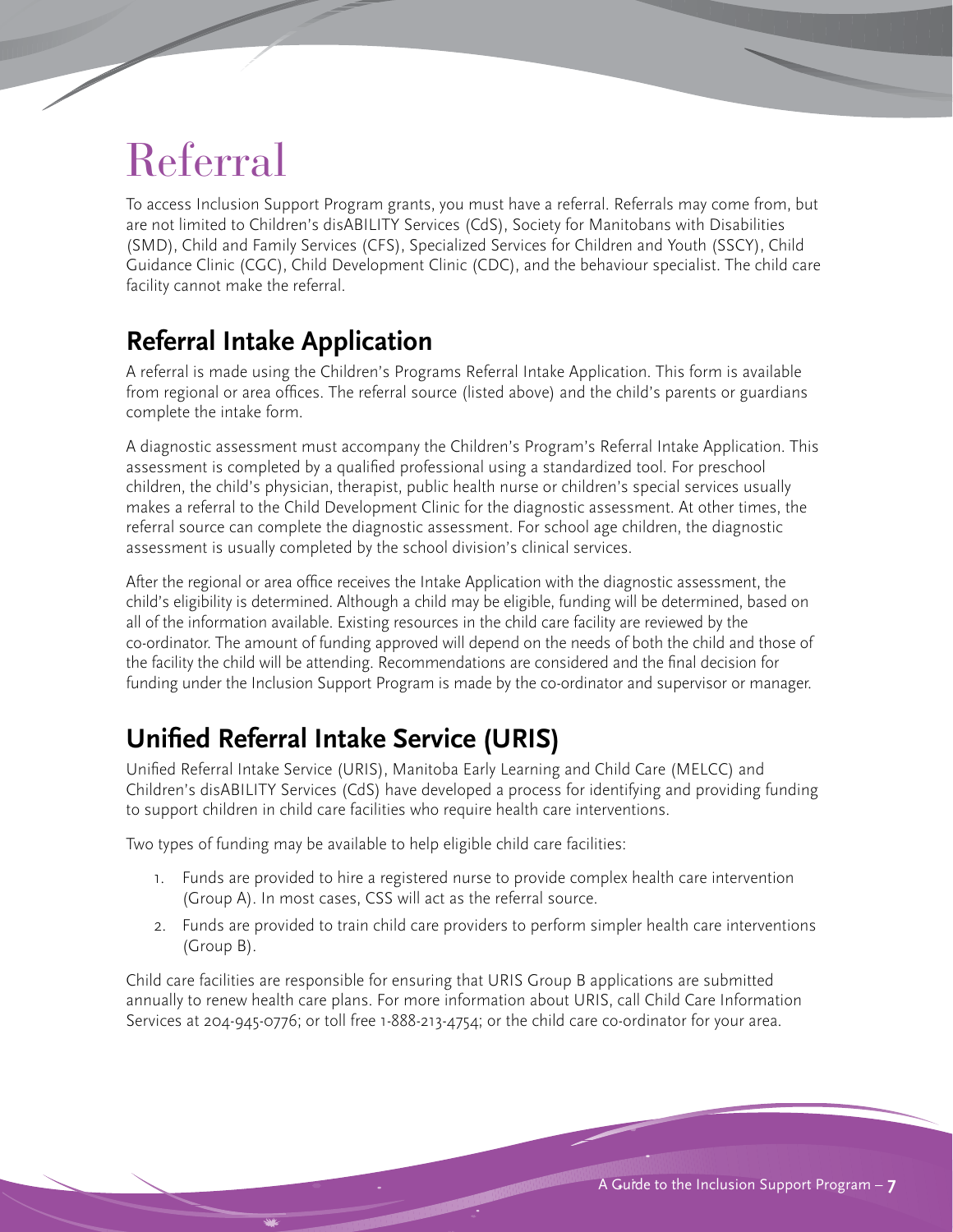### **Child Care subsidy application**

Subsidies are available to help parents pay for child care services. Parents must qualify, based on income and reason for service. **this is separate from the Inclusion support Program Intake application process.** Please contact Provincial Services, Subsidy Information Services at 204-945-8195; or toll free at 1-877-587-6224; or visit www.manitoba.ca/childcare for more information.

A Child and Family Services social worker will complete subsidy applications for children who are in foster care or are wards of the province.

# Developing the Team

The Inclusion Support Program is based on teamwork and collaboration. The child and family are at the centre of the team because a family's understanding of their child is key to the work of the team. Every team member has an important role to play in supporting the child's growth and development. Each member has expertise in a specific area. Communication lines and methods should be discussed and established. This will help to celebrate successes and address concerns.

#### The team members can include, but are not limited to:

- **•** parents or guardians
- **•** a child care facility representative
- **•** the child care co-ordinator
- **•** a child development counsellor
- **•** therapists
- **•** a family services worker
- **•** the case manager

The responsibilities of the team are shared by every team member, but the case manager takes the lead.

#### **Case Management**

The family works with the referral source and other team members to choose the case manager. The family can be the case manager, or the case manager may be the:

- family services worker from Children's disABILITY Services (CdS)
- **•** service co-ordinator from Society for Manitobans with Disabilities (SMD)
- **•** social worker from Child and Family Services (CFS) where the child is a ward of CFS; when necessary, the CFS Social Worker will work with CSS or SMD
- **•** another team member willing to co-ordinate services for the family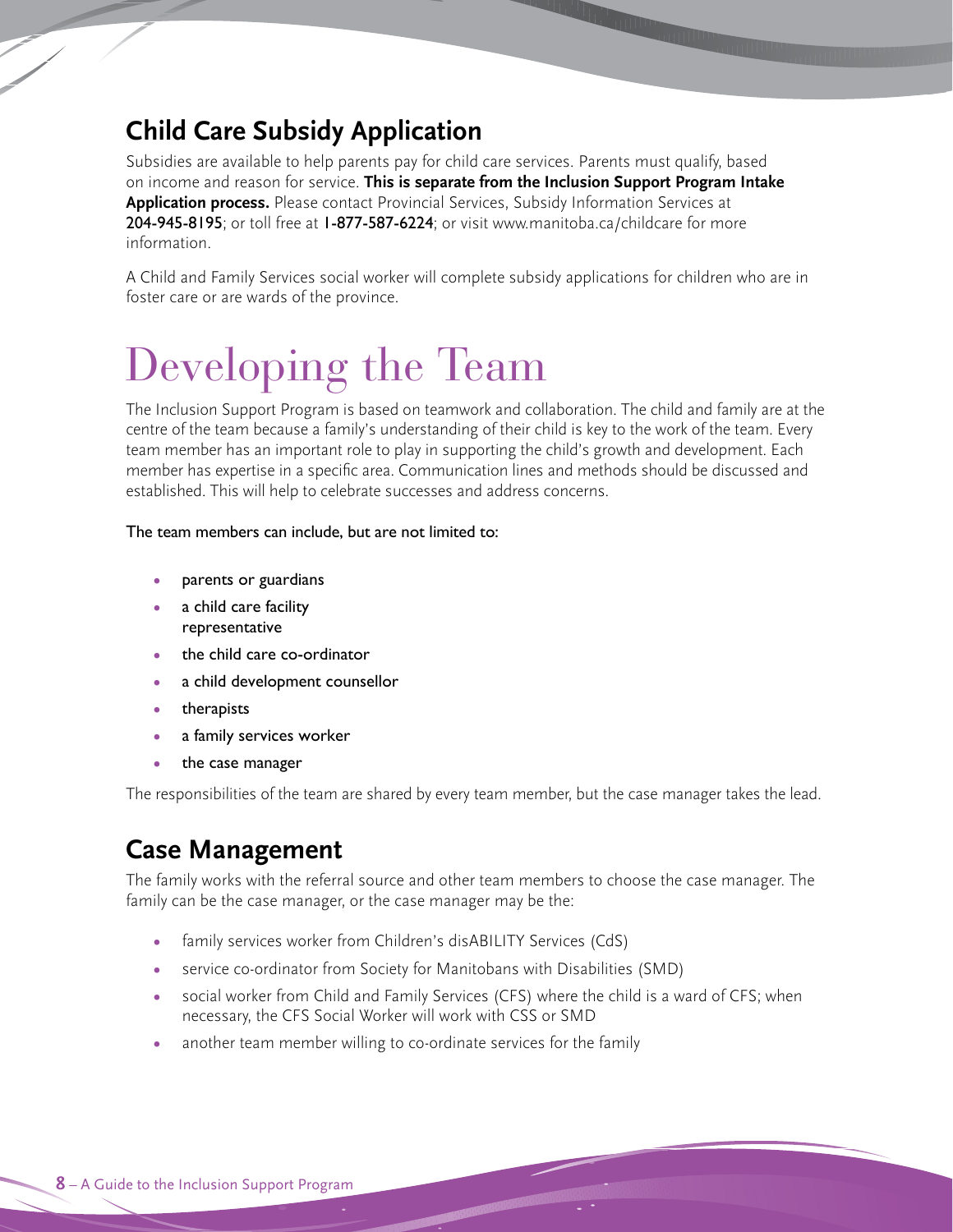The case manager is the co-ordinator of services for the family. The case manager will:

- **•** organize meetings
- **•** chair team meetings, allowing the family and the facility to report first
- **•** facilitate and co-ordinate referrals to agreed upon services, after discussion with the family and other members of the team
- **•** develop plans to access needed services and revise these plans, based on changing abilities, changing needs and life transitions
- **•** address needs or issues that may arise from the family or from the other members of the team
- **•** ensure the transition to school form is completed

### **Service Co-ordination**

There are many services available for children with additional support needs based on assessed need and resources available. The child care co-ordinator knows the services available in your area. These service providers are experts in areas such as physiotherapy, occupational therapy, speech and language development, autism, fetal alcohol spectrum disorder (FASD), behaviour and play therapy. Some of these agencies and services involved are: Children's disABILITY Services (CdS), Society for Manitobans with Disabilities (SMD), Family Dynamics, hospital services, Rehabilitation Centre for Children (RCC), Canadian National Institute for the Blind (CNIB), Manitoba Centre for the Deaf, Specialized Services for Children and Youth (SSCY) and the Children's Therapy Initiative (CTI).

Each service provider addresses a specific area of the child's development. The occupational therapist (OT) may encourage the development of fine motor, sensory, or self-care skills. The physiotherapist (PT) may work on movement, positioning and handling, or mobility, such as rolling, crawling or walking. The speech-language pathologist promotes the child's ability to use and understand speech and language. Because areas of development overlap, the goals in each child'sindividual program plan will be developed together by the child's family, service providers and the child care facility staff.

Families know their children. Service providers know specific interventions and therapies. Child care staff and providers know their program. The service provider will work with the team to develop the best strategy to help the child.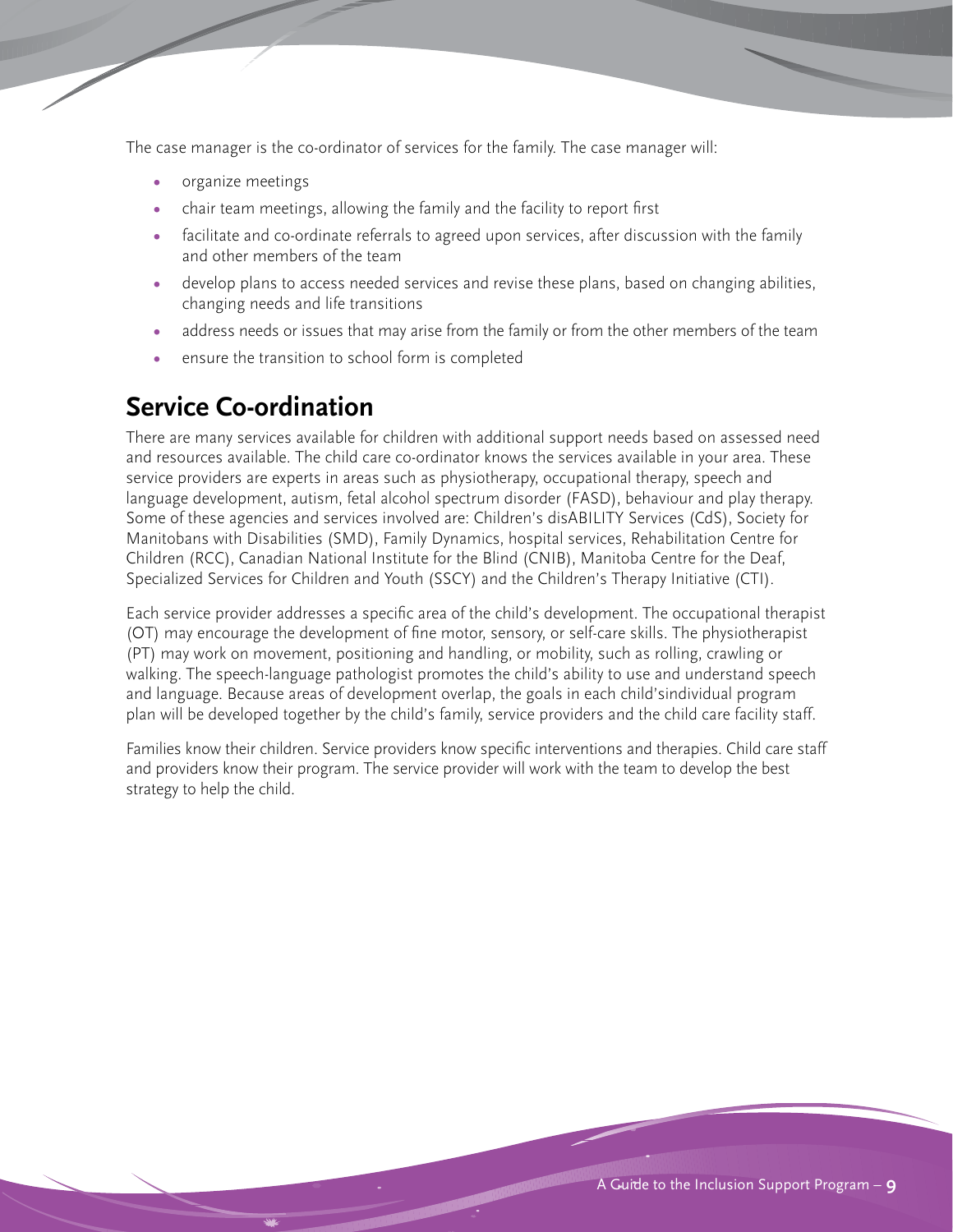# Program Planning

Program planning should consider all services provided for the child. The child care facility will choose a representative to work with team members during visits or to attend meetings. This person is responsible for sharing information with co-workers, so all staff is aware of the child's goals and needed supports.

### **Intake Meetings**

Families are encouraged to visit the child care facility as often as possible before the Intake Meeting. This will help their child become comfortable in the program's environment. It will also allow family members to share information with the staff or provider.

When the child has been registered in a child care facility, a date and time for an Intake Meeting is set by the case manager. If the case manager is not yet assigned, the child care co-ordinator will set the meeting. The purpose of the Intake Meeting is for all team members to share information. The case manager should be assigned, if necessary, and duties reviewed during the intake meeting. This meeting should be held before the child's start date, or shortly after, to ensure a smooth transition into the child care facility. All members of the team should attend the intake meeting, if possible.

### **Individual Program Plans**

All team members work together to develop the child's Individual Program Plan (IPP). This plan outlines goals and supports developed by all team members. It also notes who will provide the resources to meet those goals. All team members should work to ensure that the child is receiving the support necessary to meet IPP goals, while receiving an inclusive child care experience.

During the intake meeting, a planning process will identify goals for the child that will be written in the IPP. Goals build on the child's strengths, so each IPP will be unique to each child. Each team member will receive a copy of the IPP, if the child's parents approve.

The IPP must be reviewed and updated at least once a year because children's needs change as they grow and develop. The child care facility records the changes to the IPP throughout the year. The facility must keep a copy of the most recent IPP on file.

### **Review Meetings**

A review meeting occurs at least once a year and is organized and led by the case manager. At these meetings, the IPP is reviewed and revised. All team members should be present at the intake and review meetings, if possible.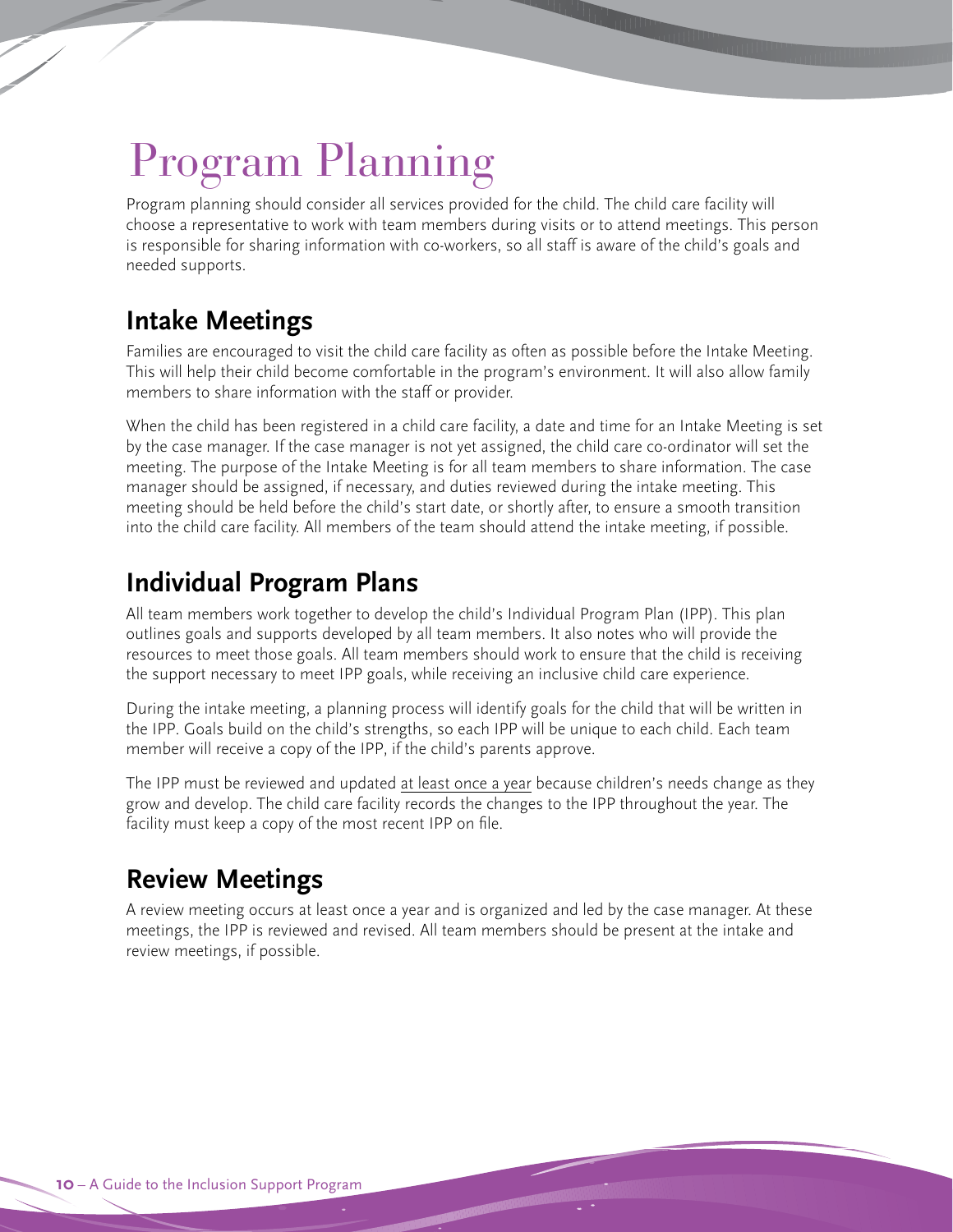# Transition Planning

Transitions happen when a child moves from infant to preschool care or from preschool to school age care. Transitions also happen when a child begins school or when they become a teenager. As upcoming transitions are identified, a plan to help with the transition should be developed with enough time for the child to adjust to the change.

### **School Entry**

Guidelines for Early Childhood Transition to School for Children with Special Needs is available at www.manitoba.ca/childcare, under Publications. Use this guide when preparing the child's plan for school entry. The guidelines are based on the principle that those who know the child well – their family, the child care facility and early intervention support agencies – are the most effective people to work with school division personnel to ensure a smooth transition into the school system. When a child is ready to enter the school system, the case manager ensures that all necessary documentation is sent to the appropriate school division of choice, upon approval from the child's parents. Necessary documentation should be sent to the division in January before the child's first school year.

Benefits include:

- **•** involving parents in the transition, including choosing programs and services
- **•** parents participating in a step-by-step process to help relieve anxiety and stress for the family
- **•** intervention services that continue from preschool to school
- **•** consistent interventions that suit the child's development and learning
- **•** preparing the school to meet the child's needs, including professional development for staff, personnel and environmental changes

All team members help in the transition to school. Because school-based services replace early intervention supports once the child begins school, it is important for the facility to establish a working relationship with school resource personnel. This way, program goals are developed and maintained between the school and the school age facility.

### **Transition from Child Care**

One of the important transitions takes place when a child turns 13. Although peers are no longer eligible for child care services, the family of a child with additional support needs may feel that some type of care is still needed. During the review meeting before the child's 11<sup>th</sup> birthday, a transition plan for alternate care, if needed, should begin. This ensures that the child's needs are met once the child turns 13. Among the considerations for the transition plan:

- **•** Is care still needed?
- **•** What other types of care are available?
- **•** What will best meet the needs of the child at age 13?